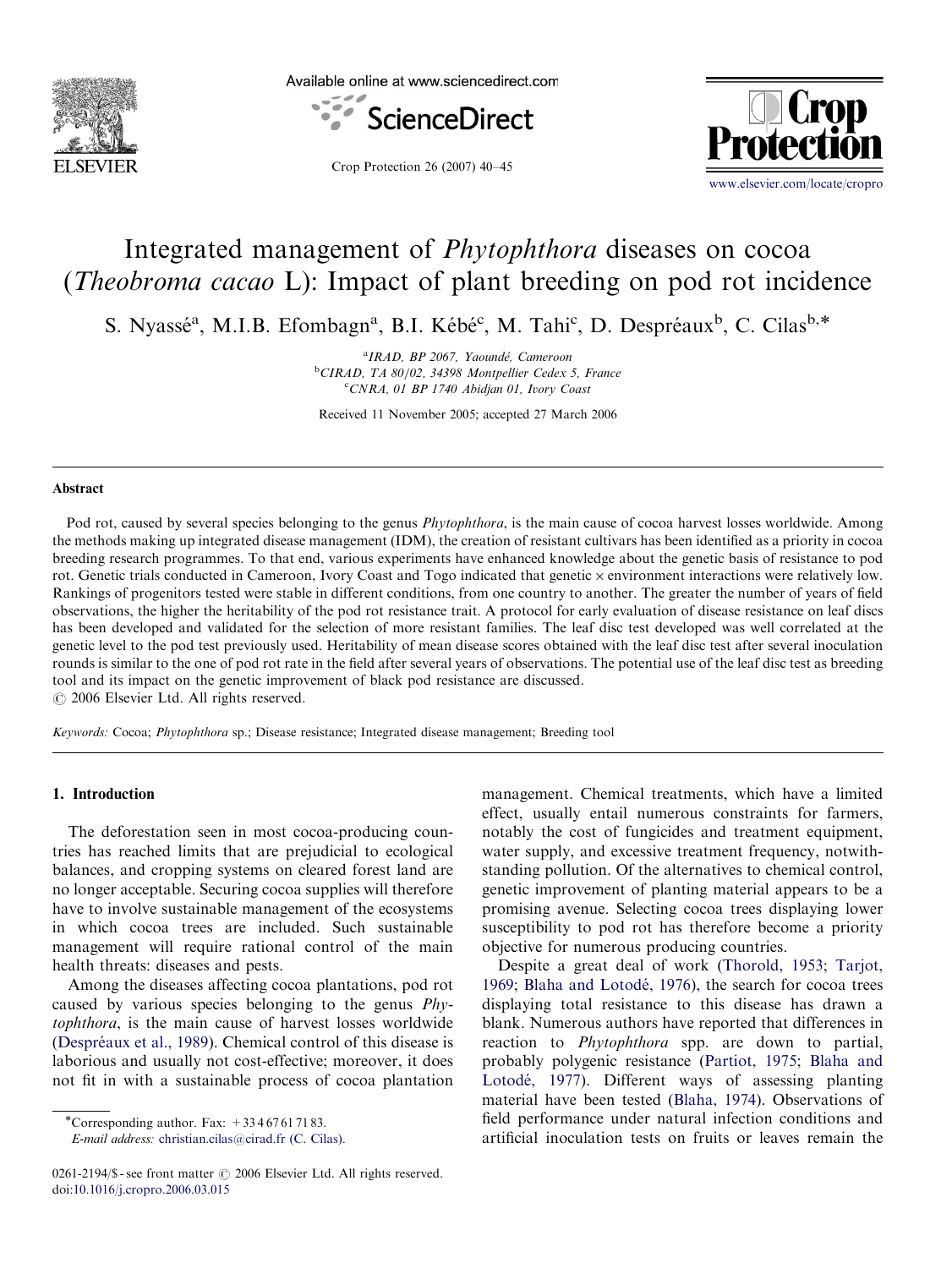main methods adopted (Nyassé [et al., 1995;](#page-5-0) [Iwaro et al.,](#page-5-0) [1998](#page-5-0)). The validity of artificial inoculation tests relies on their correlation with the pod rot rates observed in the field ([Nyasse´, 1997](#page-5-0)). Studies based on field observation of pod rots have revealed the existence of genetically transmittable partial resistance (Despréaux et al., 1989). Transmission of that trait is mainly additive ([Cilas et al., 1995\)](#page-4-0).

An international project was launched to examine the possibilities of breeding cocoa trees for resistance to this disease. The aims of this project were to:

- $\bullet$  identify the factors involved in resistance,
- $\bullet$  develop and validate resistance tests,
- localize the zones of the genome involved in the resistance trait by seeking quantitative trait loci (QTLs),
- start a process of breeding for that trait.

The most significant results of all this work are presented and the integration of cultivar improvement in integrated disease management is discussed.

## 2. Material and methods

#### 2.1. Resistance measured by the rotten pod rate in the field

The data used came from several mating designs set up in zones affected by the disease in producing countries: Cameroon, primarily with P. megakarya, Togo with P. megakarya and P. palmivora, and Ivory Coast, where P. palmivora is predominant, but which is threatened by the spread of P. megakarya in the east of the country (Nyassé [et al., 1999\)](#page-5-0).

In Cameroon, the cocoa trees observed all came from a  $6 \times 6$  complete diallel mating design (without the selfs). This trial, which was planted at the Barombi-Kang station in 1974, comprised six blocks. In each block, 12 trees per family were planted in a totally randomized manner with a density of 1330 plants/ha. The six parents used were: SNK 10, UPA 134, IMC 67, ICS 95, SNK 413 and ICS 84; SNK 10 and SNK 413 were local Trinitario trees, ICS 95 and ICS 84 were Trinitario trees from Trinidad bred by ICTA, UPA 134 was a clone derived from an Upper Amazon (UA) Forastero progeny from Ghana and IMC 67 was an UA collected at Iquitos (Peru).

In Togo, the trees under observation came from a  $12 \times 12$  triangular diallel mating design (without the selfs). The plot, which was planted in 1987 in the Litimé region, comprised two blocks. In each block, six trees per family were planted in a totally randomized manner, with a density of 1330 plants/ha. The 12 parents used were composed of three UA clones of wild origin (Sca 6, IMC 67, Na 32), three UA clones derived, respectively, from crosses Pa  $7 \times$  Na 32 (T60/887); IMC 60  $\times$  Na 34 (T85/799) and Pa  $35 \times$  Pa 7 (T86/45), one UA progeny bred in Ghana (UPA 34), two Lower Amazon (LA) clones bred, respectively, in Ivory Coast (IFC 5) and in Cameroon (SNK 64), and three Trinitario clones bred in Costa Rica (UF676) and in Trinidad (ICS 40 and ICS 100).

In Ivory Coast, the cocoa trees under observation came from a factorial mating design of crosses between 16 UA female parents and four LA male parents. The trees of the different crosses were planted in a totally randomized design of single-tree plots. The 16 female parents used were composed of eight UA of wild origin (P 7, Na 79, Sca 6, IMC 67, Pa 150, Na 32, Pa 7, IMC 78), UA derived from crosses Pa  $7 \times$  Na 32 (T60/887), Na 32  $\times$  Pa 7 (T79/501, T79/416 and T79/467), Pa  $35 \times$  Na 32 (T63/971 and T63/ 967), IMC  $60 \times$  Na 34 (T85/799) and one poorly identified Trinitario (Pa  $35^*$ ). The four male parents used were LA bred locally (IFC 1, IFC 2, IFC 5, IFC 15).

Each tree in the trial was observed over the cropping period (May–November) for 7 years in Cameroon (1986–1990, 1995 and 1996), in 1991 in Togo and for 9 years in Ivory Coast (1983–1992).

Pods that were rotten (affected by black pod) wilted (early desiccation of a physiological nature) damaged by rodents, and ripe and healthy, were counted weekly. During the counts, sanitation harvesting was carried out: all pods except unripe healthy pods were removed. The topographical position of the different trees was also recorded in Togo, making it possible to display pod rot distribution in the plot ([Cilas et al., 1999a\)](#page-5-0)

Losses caused by pod rot were estimated in relation to potential production (excluding rodent-damaged pods) using the formula giving the pod rot rate per tree (Rrot):

Rrot

| $\sum$ rotten pods                                                        |  |  |
|---------------------------------------------------------------------------|--|--|
| $\sum$ rotten pods + $\sum$ ripe pods + $\sum$ healthy pods on last count |  |  |

Statistical analyses of the mating designs were performed with Diogène software (Baradat and Labbé, 1995). Narrow-sense and broad-sense heritability values were estimated for the three countries. These estimations were based on pod rot rates per tree.

#### 2.2. Leaf tests and pod tests

The leaf test is a method of artificial leaf inoculation used to assess genotype resistance. The test was first developed on whole leaves and was then applied to leaf discs 15 mm in diameter, in order to reduce the space needed to compare genotypes. Leaf discs were placed in trays and then inoculated with 10 *m*l drops of a Phytophthora sp. zoospore suspension. Observations were carried out 5 and 7 days after incubation at  $26^{\circ}$ C, scoring on a scale of 0–5 (Nyassé [et al., 1995\)](#page-5-0).

The pod test measures the diameter of rot lesions on fruits artificially inoculated with a calibrated zoospore suspension ([Blaha, 1974;](#page-4-0) [Iwaro et al., 1998\)](#page-5-0). Inoculations may be carried out on fruits still on the tree or on loose fruits, with or without wounds to the epidermis. The same planting material was tested by this method to estimate correlations between these different assessment methods.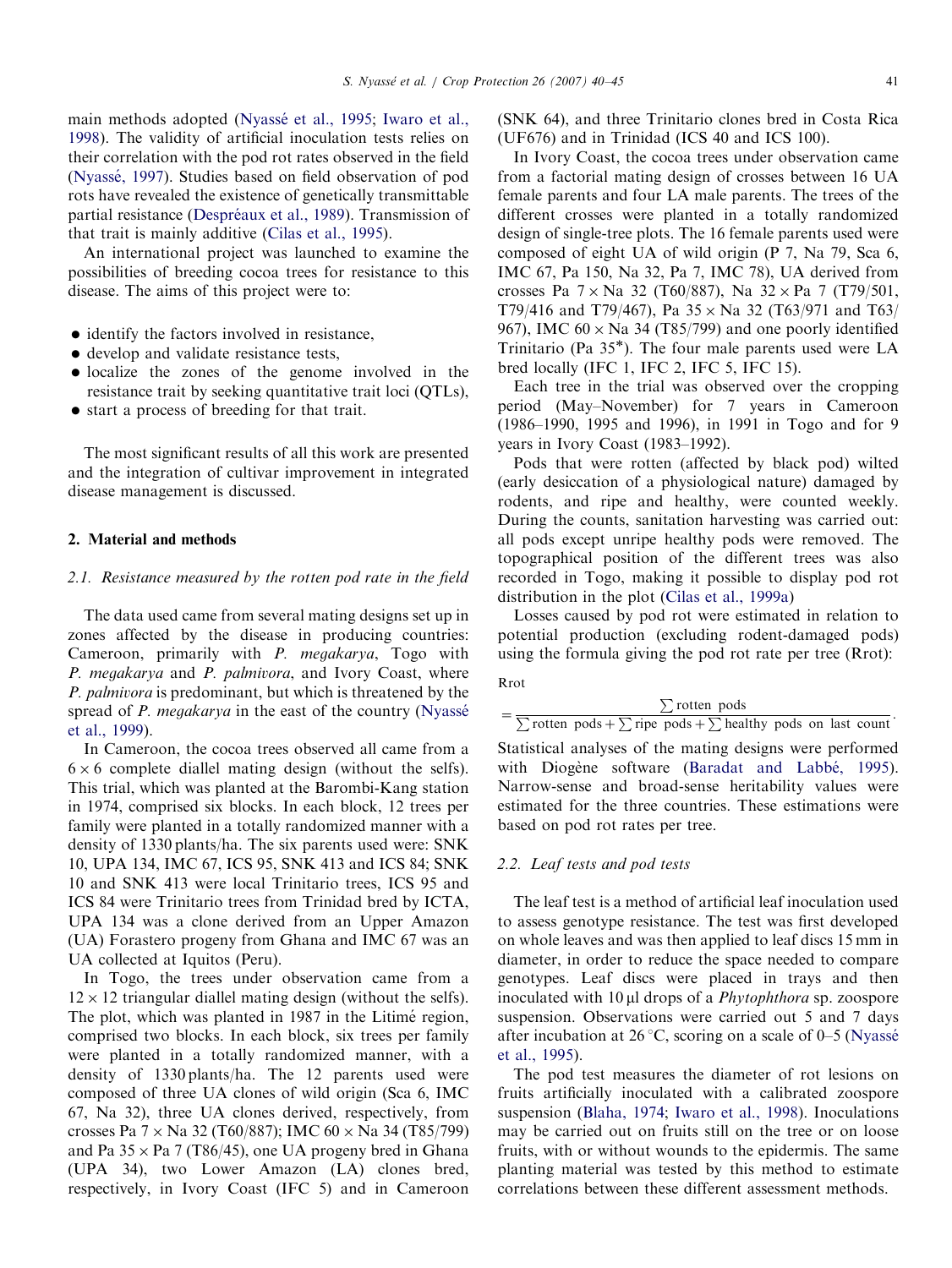Correlations between the leaf test and the pod test were estimated from a trial comparing 12 clones, comprising several plots located at the IRAD research station (Kumba/Barombi-Kang, Cameroon). They were clones SNK10, SNK13, SNK30, SNK64, SNK413, ICS1, ICS84, ICS95, UPA134, UPA143, T79/467 and Sca12. Multivariate analyses of variance were carried out to determine several types of correlations: phenotypic, genotypic and environmental ([Baradat et al., 1995\)](#page-4-0).

The heritability of the scores obtained with the leaf test was estimated from different trials in Ivory Coast. The first trial was a triangular diallel involving five parents with the selfs planted in the nursery at the CNRA station in Bingerville. The parents used were: P7, PA150, T60/887, IFC1 and a tree of the UPA402  $\times$  UF676 hybrid identified for its resistance to P. palmivora, assessed on leaves. The assessment involved 30 plants of each progeny in two series of inoculations over time. Each series consisted of two batches of 250 plants each, and for each batch 15 plants were tested per family. The second trial was a  $4 \times 2$  factorial mating design. Eight progenies, all consisting of adult trees, were planted in an experimental plot at the CNRA station in Bingerville in a randomized single-tree plot design. The female parents were UA and Trinitarios (T), while the male parents were two UA. The same assessment protocol was used as in the diallel trial.

# 2.3. Comparison between resistance tests and rot rates recorded in the field

Correlations between the resistance tests (on leaves and pods) and rot rates in the field were estimated on five plants in a plot located on the IRAD station at Kumba/Barombi-Kang. This involved clones SNK10, SNK413, ICS84, ICS95 and UPA134. Pearson and Spearman's coefficients were estimated.

## 3. Results

## 3.1. Resistance measured by the rotten pod rate in the field

The analyses of variance carried out on the mating designs showed that general combining abilities (GCA) dominated, meaning that transmission of the resistance trait was primarily additive. The parents were classed according to the rot rate observed in their progenies. It involved a multiple comparison of GCAs estimated by parent (Table 1). All in all, the parent classifications tallied between the three countries despite the different pathogen species. Thus, selection carried out in Ivory Coast for resistance to P. palmivora will be useful in the event of P. megakarya spreading to that country. Trinitario parents were generally more susceptible to the disease. Amelonadotype LA and some UA parents, such as Sca 6, P 7, Pa 150 or T85/799 should help in creating less susceptible cultivars.

Table 1

Classification of the different parents for their susceptibility to black pod rot (Newman and Keuls test (5%))

|                 | Cameroon<br>P. megakarya berengakarya kepalmiyora | Togo                         | <b>Ivory Coast</b><br>(data over 3 years) (data over 1 year) (data over 9 years) |
|-----------------|---------------------------------------------------|------------------------------|----------------------------------------------------------------------------------|
| -susceptible    |                                                   |                              |                                                                                  |
|                 |                                                   | IFC 5 a                      | Pa 150 a                                                                         |
|                 |                                                   | SNK 64 ab                    | Sca 6 a                                                                          |
|                 |                                                   | T86/45 ab                    | P7a                                                                              |
|                 |                                                   | T85/799 ab                   | T85/799 b                                                                        |
|                 |                                                   | T60/887 ab                   | $T60/887$ bc                                                                     |
|                 |                                                   | Sca 6 ab                     | $T79/416$ bc                                                                     |
|                 |                                                   | $\text{ICS } 100 \text{ ab}$ | $T79/501$ bc                                                                     |
|                 | UPA 134 a                                         | UPA 134 abc                  | Pa 7 bcd                                                                         |
|                 | SNK 413 b                                         | Na 32 abc                    | Na 32 bcde                                                                       |
|                 | ICS 84 bc                                         | UF 676 bc                    |                                                                                  |
|                 | IMC $67$ bc                                       | IMC 67 c                     | IMC 67 bcde                                                                      |
|                 | $ICS95$ bc                                        |                              | T63/971 bcde                                                                     |
|                 | SNK 10 c                                          |                              | T79/467 bcde                                                                     |
|                 |                                                   |                              | Na 79 cde                                                                        |
|                 |                                                   |                              | IMC 78 de                                                                        |
| $+$ susceptible |                                                   |                              |                                                                                  |

Table 2

Narrow-sense heritability  $(h^2)$  and broad-sense heritability  $(H^2)$  of rotten pod rate

|                    | Pathogen species | Number of<br>observation, years |       | $H^2$ |
|--------------------|------------------|---------------------------------|-------|-------|
| Cameroon           | P. megakarya     |                                 | 0.155 | 0.195 |
| Togo               | P. megakarya     |                                 | 0.061 | 0.061 |
| <b>Ivory Coast</b> | P. palmivora     |                                 | 0.681 | 0.681 |

Broad-sense heritability values were identical to the narrow-sense heritability values for Togo and Ivory Coast, and about the same for Cameroon (Table 2). Heritability of primarily the additive type therefore seemed to govern the transmission of this trait, which confirmed earlier studies [\(Tan and Tan, 1990;](#page-5-0) [Berry and Cilas, 1994\)](#page-4-0). The heritability values increased in line with the number of years taken into account. The precision of the genetic values was in fact better when observations were carried out over a larger number of years. In that respect, data from the Ivory Coast experiment should be considered the most reliable, while further observations should be carried out in Togo.

Genetic and environmental correlations between rot rates and potential yields were calculated, assessed by the total number of pods produced per tree [\(Cilas et al., 1998\)](#page-4-0). Genetic correlations between potential yields and rot rates were favourable (negative). It is therefore possible to carry out combined selection for those two traits. Combined ''individual-family'' selection based on an index combining high yields and good resistance to rot has been proposed for Cameroon and Ivory Coast, in order to select from worthwhile families those individuals suitable for use as clones or as parents for new crosses ([Cilas et al., 1995,](#page-4-0)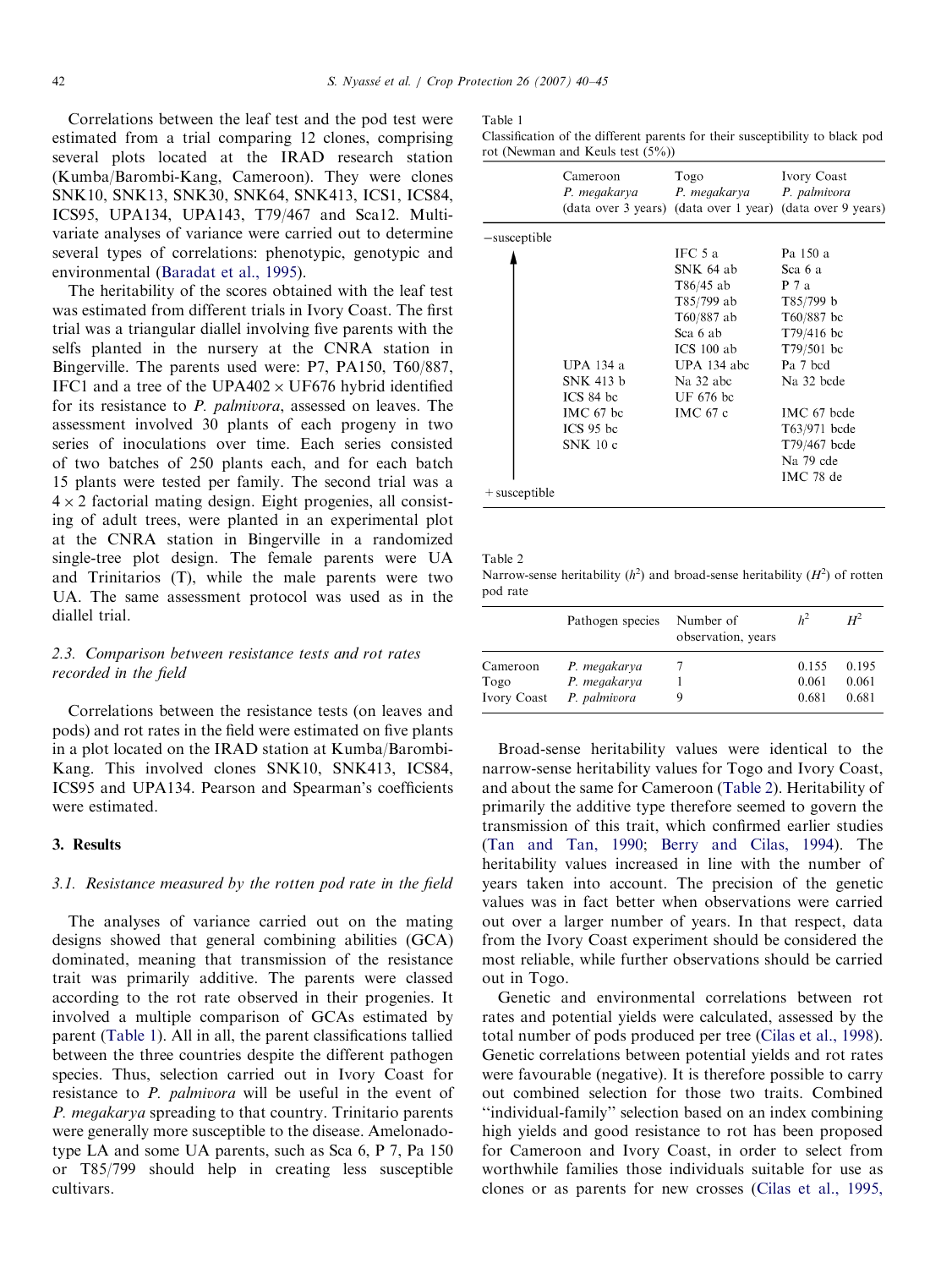| Table 3                                                                       |  |  |  |  |
|-------------------------------------------------------------------------------|--|--|--|--|
| Phenotypic, genetic and environmental correlations between leaf and pod tests |  |  |  |  |

|                 | SL <sub>3</sub> |      | SL5     |      |      | SL7     |      |      |         | <b>INSL</b> |      |         |
|-----------------|-----------------|------|---------|------|------|---------|------|------|---------|-------------|------|---------|
|                 | P               | G    | E       |      | G    | E       | P    | B    | E       |             | G    | E       |
| SP3             | 0.24            | 0.64 | $-0.25$ | 0.26 | 0.57 | $-0.23$ | 0.32 | 0.57 | $-0.15$ | 0.34        | 0.50 | $-0.10$ |
| SP <sub>5</sub> | 0.32            | 0.81 | $-0.29$ | 0.37 | 0.79 | $-0.30$ | 0.42 | 0.78 | $-0.22$ | 0.48        | 0.77 | $-0.02$ |
| SP7             | 0.29            | 0.85 | $-0.32$ | 0.37 | 0.86 | $-0.31$ | 0.44 | 0.84 | $-0.23$ | 0.51        | 0.85 | $-0.05$ |
| <b>INSP</b>     | 0.28            | 0.86 | $-0.31$ | 0.37 | 0.89 | $-0.31$ | 0.44 | 0.87 | $-0.24$ | 0.52        | 0.91 | $-0.03$ |

Correlation threshold (5%), P, phenotypic correlations; G, genetic correlations; E, environmental correlations.

SL3, symptom score on leaves 3 d after inoculation; SL5, symptom score on leaves 5 d after inoculation; SL7, symptom score on leaves 7 d after inoculation; INSL, increase in symptoms on leaves between 3 and 7 d; SP3, symptom score on pods 3 d after inoculation; SP5, symptom score on pods 5 d after inoculation; SP7, symptom score on pods 7 d after inoculation; INSP, increase in symptoms on pods between 3 and 7 d.

[1999b;](#page-4-0) Ndoumbè-Nkeng et al., 2001). A field trial has been set up in Cameroon to confirm the selected material.

#### 3.2. Leaf tests and pod tests

## 3.2.1. Correlations between leaf tests and pod tests

The data for leaf and pod tests carried out in a trial comparing clones were analysed using a multivariate analysis of variance, in order to determine the different correlations. ''Clone'' effects were significant for each of the traits studied. Phenotypic correlations between leaf tests and pod tests were positive and significant (Table 3). Based on a multivariate analysis of variance, it was possible to calculate genetic and environmental correlations between these different variables ([Cilas et al., 1998\)](#page-4-0). The genetic correlations corresponded to correlations between means per clone. They were systematically positive between leaf and pod tests (Table 3). However, these correlations were not always significant, as they were calculated on too small a number of clones (five clones). On the other hand, the environmental correlations between leaf and pod tests were negative (Table 3). There were therefore environmental effects on the expression of the tests, and those effects differed depending on the organ tested.

# 3.2.2. Heritability of the resistance trait estimated by the leaf test

In the two mating designs studied in Ivory Coast, the heritabilities (narrow sense and broad sense) of the scores obtained by tests on leaves inoculated with P. palmivora were calculated. Heritability values increased in line with the number of series taken into account as the precision of the genetic values was better when plants were assessed several times (Tables 4 and 5). However, the values obtained did not vary significantly between broad-and narrow-sense heritability. The resistance trait estimated in that way was therefore transmitted additively.

# 3.2.3. Correlations between resistance tests and rot rates in the field

In terms of the relations between leaf test results and rot rates observed in the field, no strong phenotypic correlaTable 4

Individual heritability values for resistance to P. palmivora measured on leaves in two series of inoculations (S1, Series 1; S2, Series 2)—diallel with five parents

| Heritability | S1.   | S2    | $S1 + S2$ |
|--------------|-------|-------|-----------|
| Broad sense  | 0.490 | 0.427 | 0.662     |
| Narrow sense | 0.294 | 0.203 | 0.320     |

tions (tree per tree) were found, be it in the clonal trials or the hybrid trials [\(Table 6\)](#page-4-0) (Nyassé, 1997). However, a positive genetic correlation was often detected between rot rates and pod tests, and especially leaf tests. Consequently, the mean values per clone or per hybrid were correlated and it was therefore possible to select a clone or cross based on leaf tests carried out in an appropriate experimental design (Nyassé [et al., 2002\)](#page-5-0). Selecting genotypes within a progeny is not yet reliable with leaf tests and further experiments are required before considering this method for the early selection of individuals (Cilas and Despréaux, [2004](#page-4-0)).

## 4. Discussion

This genetic study of cocoa tree resistance to Phytophthora pod rot diseases in plots in Cameroon, Togo and Ivory Coast confirmed the existence of mainly additive transmission for the trait under natural infection condi-tions (Despréaux et al., 1989; [Tan and Tan, 1990](#page-5-0)). In fact, analyses of variance for these three designs indicated that GCAs were dominant, meaning that resistance trait transmission was primarily additive. Classification of the parents tallied among the three countries despite different pathogen species. Selection undertaken for resistance to one Phytophthora species could be used for the improvement of the resistance of others species. The Trinitario parents were generally the most susceptible to the disease. The length of the fruiting cycle in that material may contribute to its poor performance in the field [\(Berry and](#page-4-0) [Cilas, 1994\)](#page-4-0). The Amelonado-type Lower Amazon parents and some Upper Amazons such as Sca 6, P 7, Pa 150 or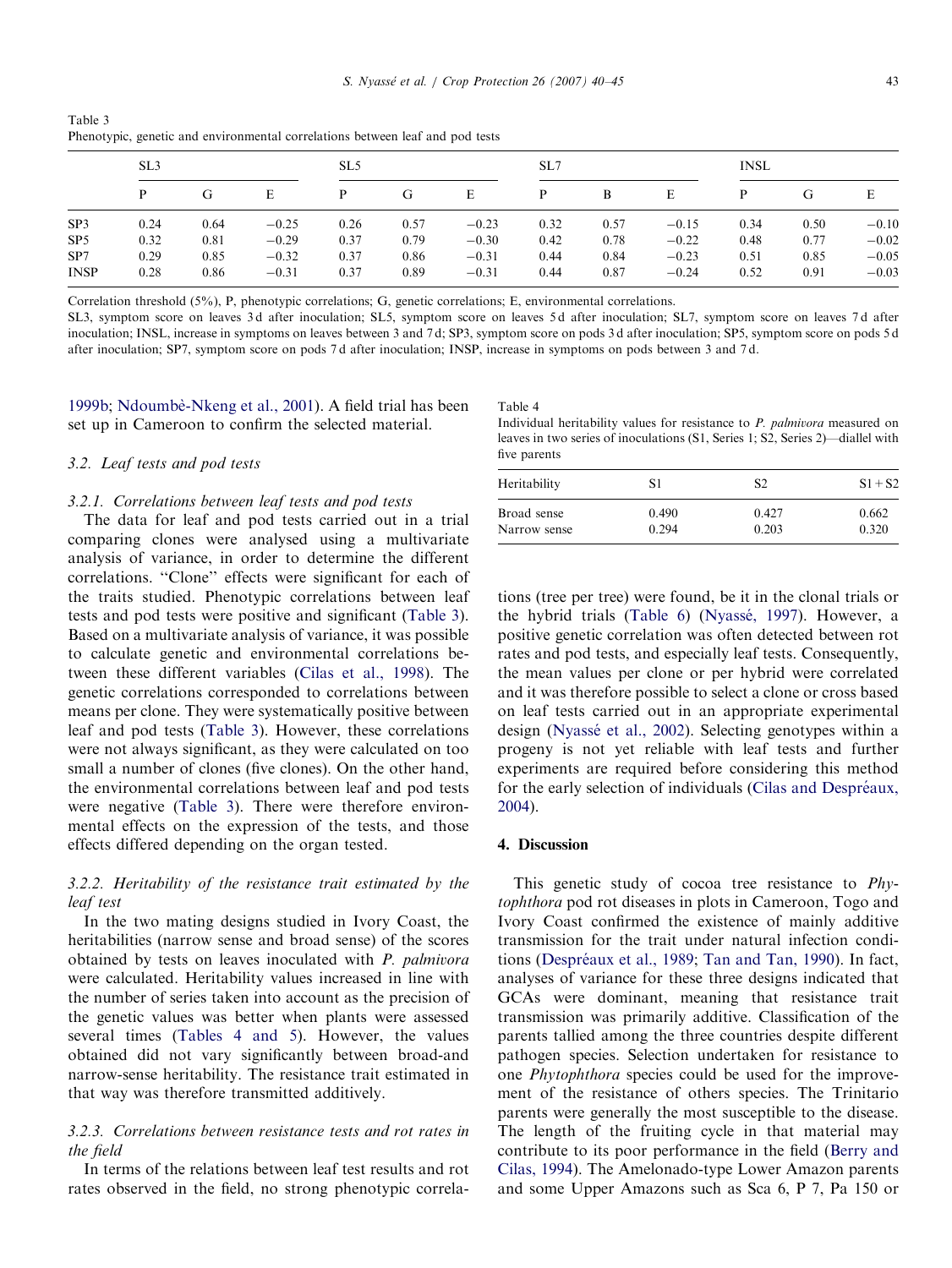<span id="page-4-0"></span>

| Table 5                                                                                                                                                              |
|----------------------------------------------------------------------------------------------------------------------------------------------------------------------|
| Individual heritability values for resistance to P. palmivora measured on cocoa tree leaves in the field; results of three series of inoculations (S1, Series 1; S2. |
| Series 2, S3; Series $3$ —4 $\times$ 2 factorial design                                                                                                              |

| Heritability | S1    | S <sub>2</sub> | S3    | $S1 + S2$ | $S1 + S3$ | $S2 + S3$ | $S1 + S2 + S3$ |
|--------------|-------|----------------|-------|-----------|-----------|-----------|----------------|
| Broad sense  | 0.103 | 0.325          | 0.581 | 0.248     | 0.451     | 0.666     | 0.685          |
| Narrow sense | 0.103 | 0.292          | 0.565 | 0.248     | 0.451     | 0.657     | 0.662          |

#### Table 6

Analysis of correlations between resistance assessed by pod tests and resistance estimated by leaf tests, and the rot rates recorded in two plots

| Factors          | LT3      | LT5      | LT7      |
|------------------|----------|----------|----------|
| Plot A           |          |          |          |
| $RP1(30$ trees)  | $-0.26$  | $-0.23$  | $-0.22$  |
| $RP2$ (31 trees) | $-0.11$  | $-0.16$  | $-0.13$  |
| RR (32 trees)    | 0.24     | $-0.25$  | 0.21     |
| Plot B           |          |          |          |
| RP1 (28 trees)   | $-0.43*$ | $-0.43*$ | $-0.48*$ |
| $RP2(28$ trees)  | $-0.43*$ | $-0.43*$ | $-0.41*$ |
| RR(29 trees)     | $-0.02$  | $-0.05$  | $-0.12$  |

RR, rot rate; RP and RP2, lesion growth rate on pods between the third and seventh day in the first series of inoculations (RP1) and during the second series of inoculations (RP2). LT3, LT5, LT7, result of the leaf test on the third, fifth and seventh day.

T85/799 should help in creating less susceptible cultivars, notably in Cameroon, where those parents were introduced recently (Nyassé [et al., 2003\)](#page-5-0).

Resistance tests on leaves and pods in an appropriate experimental design can be used to select less susceptible clones or hybrid families. However, improvements are needed if this assessment technique is to be used to select resistant individuals within hybrid families. In that case, the uniqueness of the genotypes tested requires robust experimental designs. Likewise, rot rates estimated individually on trees in trials cannot be used to precisely determine the degree of susceptibility of those trees. The observed rot rate may depend on the immediate environment of the tree, its pod load, the layout of the pods, etc. Indeed, field observations depend on many environmental factors that are difficult to control with conventional experimental designs.

In order to estimate the reliability of the leaf test, we suggest applying it in the nursery and validating it by observing the field performance of material tested in that way at an early stage. It is now a matter of validating these assessment techniques on a true scale, under real breeding conditions, and of estimating genetic gains in the rot rate for different selection rates determined from leaf disc tests. Early selection based on leaf disc tests could then be pursued. Detecting the zones of the genome involved in resistance to Phytophthora diseases is a further line of research that provides a clearer understanding of trait transmission ([Lanaud et al., 1997, 1999, 2004;](#page-5-0) [Flament,](#page-5-0) [1998\)](#page-5-0), and this could be useful in detecting the same zones involved in resistance assessed by the leaf disc test and pod rot rate in the field.

This study has enhanced knowledge of the genetic basis of resistance to Phytophthora diseases. Material displaying greater resistance has been selected in the partner countries. It is now necessary to continue the trials already under way to confirm the selected material. Breeding schemes using these first results should be implemented in order to contribute to the current genetic improvement for the resistance trait. Lastly, planting less susceptible material in bearing plots is the first step towards integrated disease management. This material, grown with slight shading and appropriate sanitation harvests, should not require as many fungal treatments as the planting material currently grown.

## Acknowledgement

The authors acknowledge Caobisco for financial support and Peter Biggins for translation.

## References

- Baradat, P., Labbé, T., 1995. OPEP: Un logiciel intégré pour l'amélioration des plantes pérennes. In: Traitements statistiques des essais de sélection (CIRAD-CP), pp. 303–330.
- Baradat, P., Labbé, T., Bouvet, J.M., 1995. Conception d'index pour la sélection réciproque récurrente: aspects génétiques, statistiques et informatiques. In: Traitements statistiques des essais de sélection (CIRAD-CP), pp. 101–150.
- Berry, D., Cilas, C., 1994. Etude génétique de la réaction à la pourriture brune des cabosses chez des cacaoyers issus d'un plan de croisements diallèle. Agronomie 14, 599–609.
- Blaha, G., 1974. Methods of testing for resistance. In: Gregory, P.H. (Ed.), Phytophthora Disease of Cocoa. Longman, Londres, pp. 259–268.
- Blaha, G., Lotodé, R., 1976. Un caractère primordial de sélection du cacaoyer au Cameroun: la résistance à la pourriture brune des cabosses. Café Cacao Thé 20, 97–116.
- Blaha, G., Lotodé, R., 1977. Contribution à la connaissance des modalités de la transmission héréditaire de la résistance du cacaoyer à la pourriture des cabosses (Phytophthora palmivora) au Cameroun. Café Cacao Thé 21, 179-196.
- Cilas, C., Despréaux, D., 2004. Improvement of cocoa tree resistance to Phytophthora diseases. Repères, CIRAD, ISSN 1251-7224, ISBN 2-87614-562-6, 171pp.
- Cilas, C., Verschave, Ph., Berry, D., 1995. Recherche d'un index de sélection pour deux caractères (production et résistance à la pourriture brune des cabosses) chez le cacaoyer. In: Traitements statistiques des essais de sélection (CIRAD-CP) : 333–341.
- Cilas, C., Lanaud, C., Paulin, D., Nyassé, S., N'Goran, J.A.K., Kebé, B.I., Ducamp, M., Flament, M.H., Risterucci, A.M., Pieretti, I., Sounigo, O., Thévenin, J.M., Despréaux, D., 1998. La résistance à la pourriture